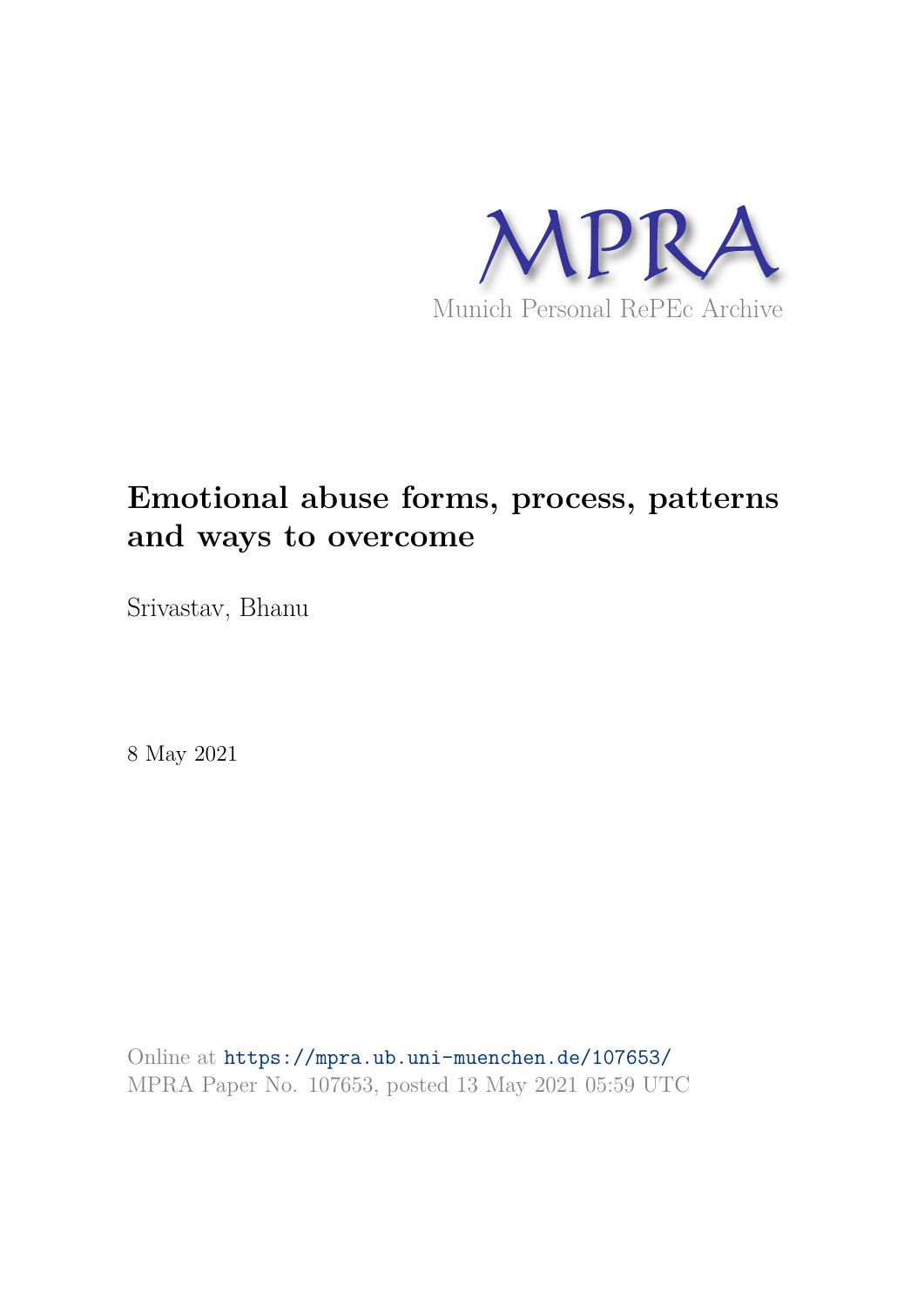# **EMOTIONAL ABUSE**

# Forms, Process, Patterns and Ways to overcome

# **BHANU SRIVASTAV**

(This research is done for the Novel - Deified The Legacy of Yesterday)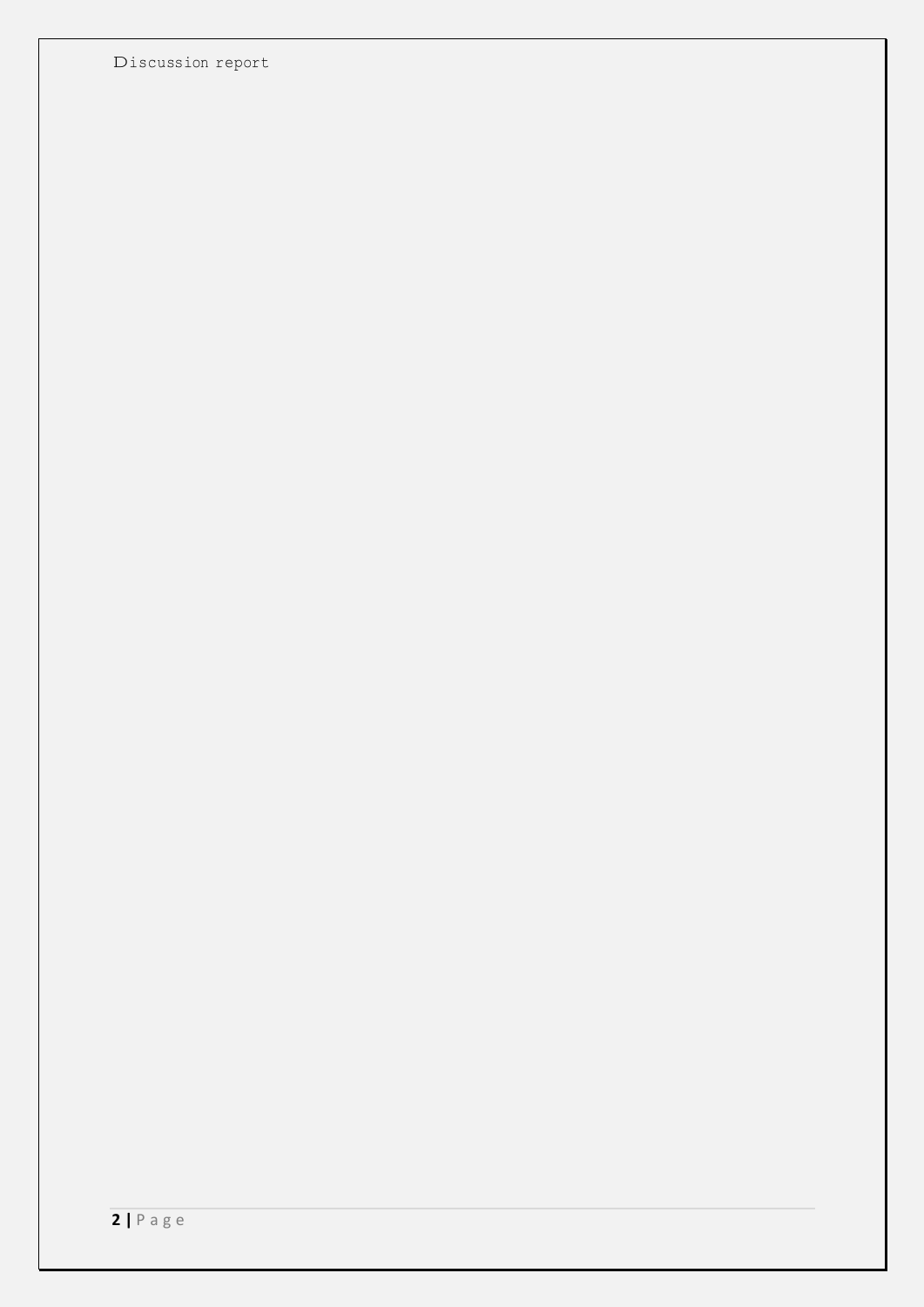# **Highlights**

- Emotional abuse is a technique used to exert power over another person by criticizing, humiliating, blaming, or otherwise manipulating them with their emotions.
- Emotional violence is one of the most difficult types of abuse to identify.
- Emotional abuse is often overlooked as abuse by survivors of domestic violence.
- Emotional abuse has a variety of effects on the victim.
- 65 percent of Indian men, women should accept abuse in order to hold the family together.
- Domestic abuse affects 70% of women in India (Physical, Sexual, Emotional & Economic).
- Different forms of emotional abuses in India are:
	- **a.** Accusation of her character or behavior, etc.
	- **b.** Harassment for failing to carry dowry, etc.
	- **c.** Discrimination for not having a boy child
	- **d.** Discrimination for not having a child
	- **e.** Dissuading the wife from getting a job
- Individuals who are emotionally abusive have inflated expectations.
- Individuals that are emotionally abusive invalidate you.
- Individuals that are emotionally abusive cause havoc.
- Individuals who are emotionally abusive use emotional.
- Individuals who are emotionally abusive seem superior and entitled.
- Individuals that are emotionally abusive tend to isolate and manipulate you
- You must prioritize your mental and physical health.
- Define Boundaries and inform the abusive person that they are no longer permitted to scream at you, call you names, threaten you, or be disrespectful to you.
- Put an End to Your Self-Blame.
- Recognize That You Cannot Fix Them.
- Avoid Involvement
- Avoid interacting with an abusive individual.
- Discuss your feelings with a trusted friend, family member, or even a psychologist.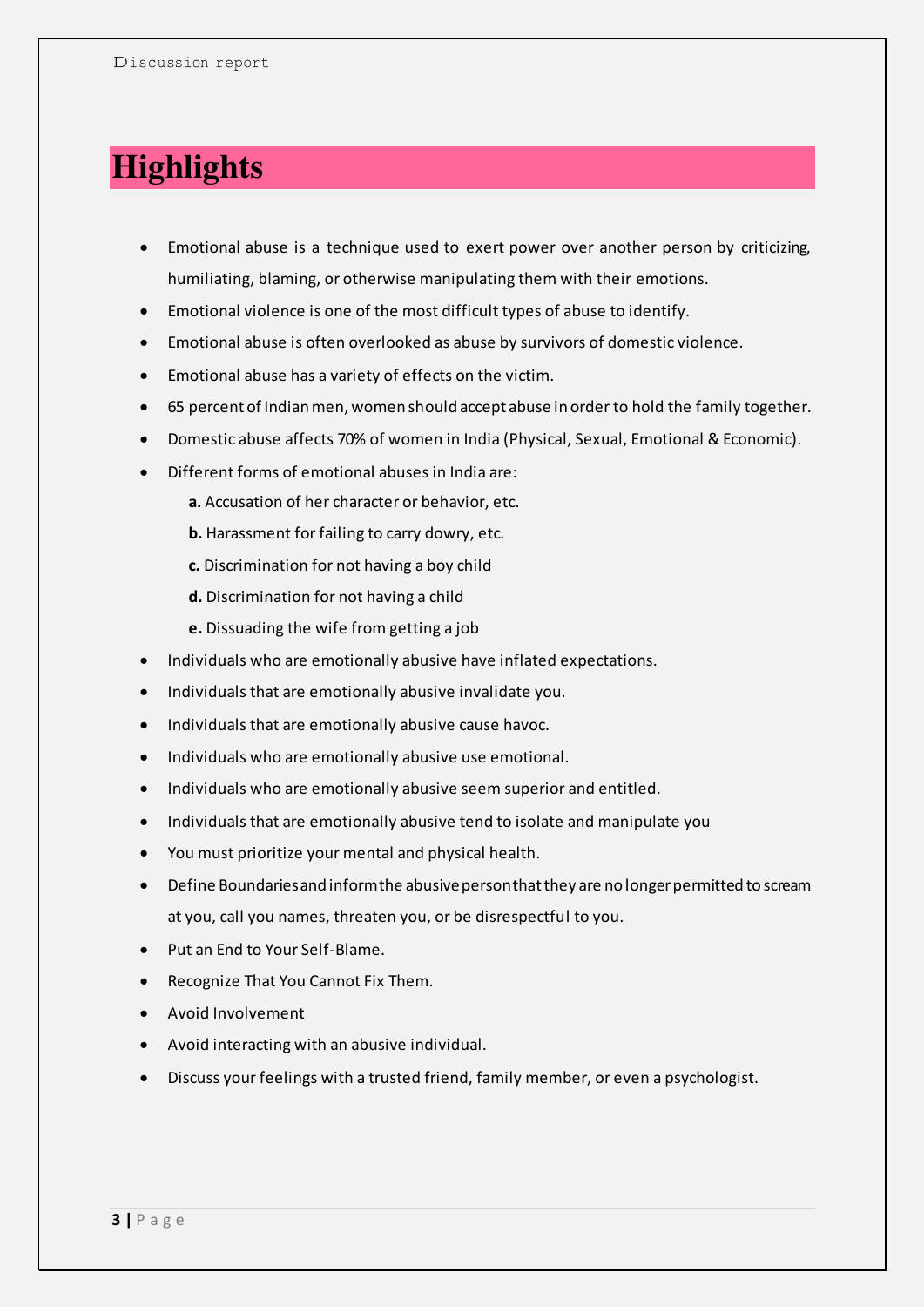# Introduction

Emotional abuse (or psychological abuse) is a pattern of conduct that threatens, frightens, stigmatizes, or subtly undermines a person's self-worth. Psychological abuse, according to the Istanbul Convention, is "the deliberate act of seriously impairing a person's psychological integrity by intimidation or threats. "Emotional abuse may take the form of minimizing, threats, isolation, public embarrassment, and un-relenting criticism, relentless devaluation of self, coercive control, persistent stonewalling, and gas-lighting. Victims often believe their partner has near-total influence over them, which significantly alters the power dynamic in a relationship, enabling the suspect while disempowering the survivor. Victims also suffer from depression, which puts them at an elevated risk of developing eating disorders, suicide, and substance abuse. Long-term emotional violence has a crippling impact on the sense of self and dignity of the victim. Oftentimes, [research indicates that](https://www.empiripedia.com/) emotional abuse is a precursor to physical abuse when three specific types of emotional abuse are present in the relationship: threats, restraint of the abused group, and property harm.

Psychological abuse is often overlooked as abuse by survivors of domestic violence. According to Goldsmith and Freyd's analysis of college students, many individuals who have endured emotional violence do not perceive the mistreatment as abusive. Additionally, Goldsmith and Freyd demonstrate that these individuals display a higher incidence of alexithymia than the general population (difficulty identifying and processing their own emotions) (Goldsmith & Freyd, 2005). This is also the case when discussing abuse victims in relationships, as failure to recognize the behavior as abusive can be a coping or defensive mechanism used to master, mitigate, or accept stress or conflict.

According to English et al., children whose families experience interpersonal abuse, including psychological and verbal aggression, can display a variety of serious disorders, including chronic depression, anxiety, post-traumatic stress disorder, dissociation, and rage. Furthermore, English et al. report that the effect of emotional abuse "was not substantially different" from that of physical abuse (DJ et al., 2009).

Glaser explains that violence has a variety of effects on the child, most notably on their actions, including "insecurity, low self-esteem, disruptive behavior, inadequate development of fundamental skills, alcohol or substance abuse, suicide, trouble forming relationships, and dysfunctional work histories."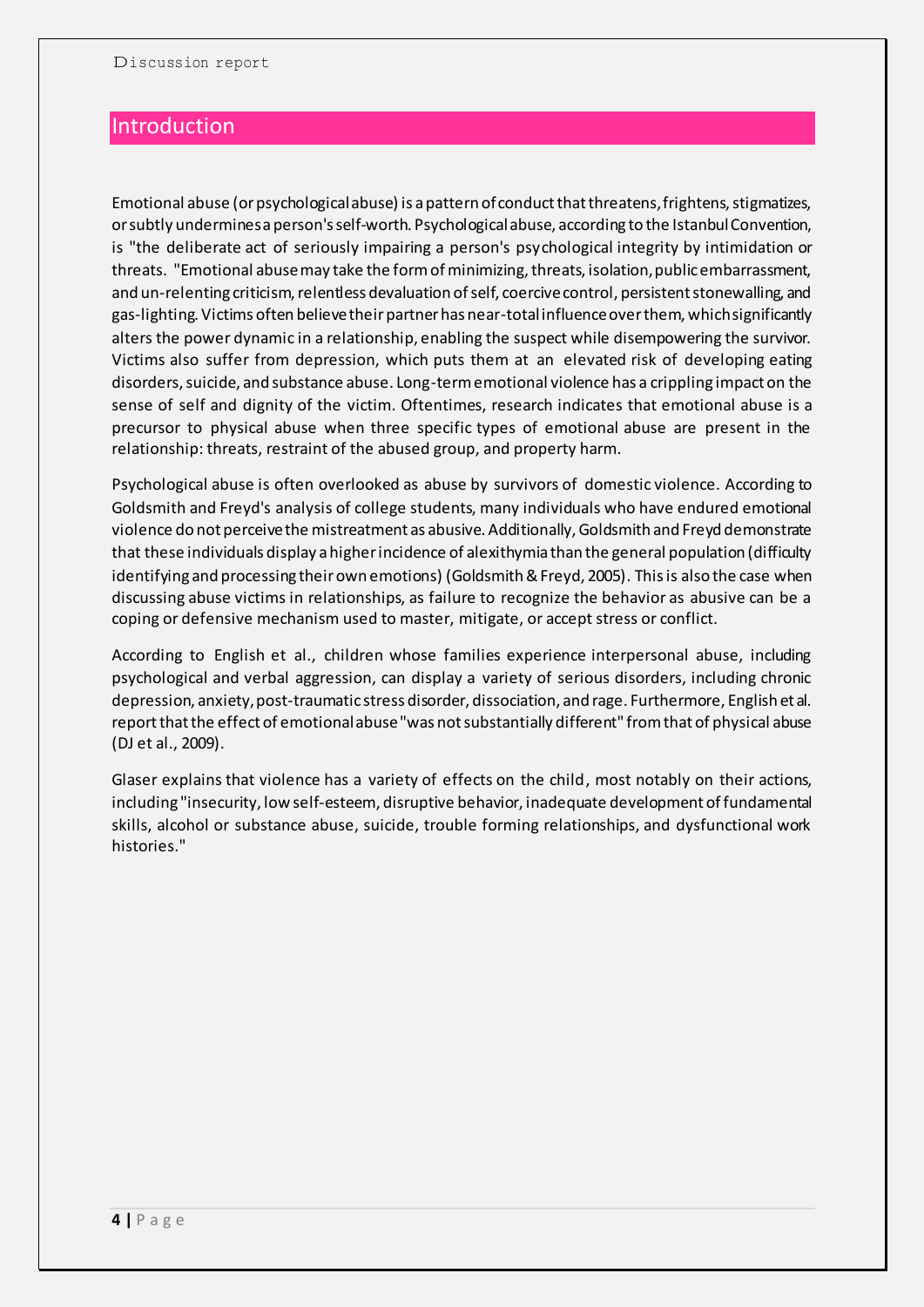# Facts and forms of emotional abuse towards women in India

- According to India's National Crime Records Bureau, recorded cases of crime against women rose by 6.4% in 2012, and a woman is victimized every three minutes. According to the National Crime Records Bureau, there were over 228,650 registered cases of crime against women in 2011, but over 300,000 in 2015, a 44 percent rise.
- Andhra Pradesh is home to 7.3 percent of India's female population and 11.5 percent of all women-related crimes registered.
- According to 65 percent of Indian men, women should accept abuse in order to hold the family together, and women sometimes deserve to be battered.
- Domestic abuse affects 70% of women in India (Physical, Sexual, Emotional & Economic).

Exact data on case occurrences are extremely difficult to obtain, since a significant number of cases go unreported. This is largely due to the fear of mockery or embarrassment on the part of the prospective reporter, as well as intense pressure not to jeopardize the family's honor.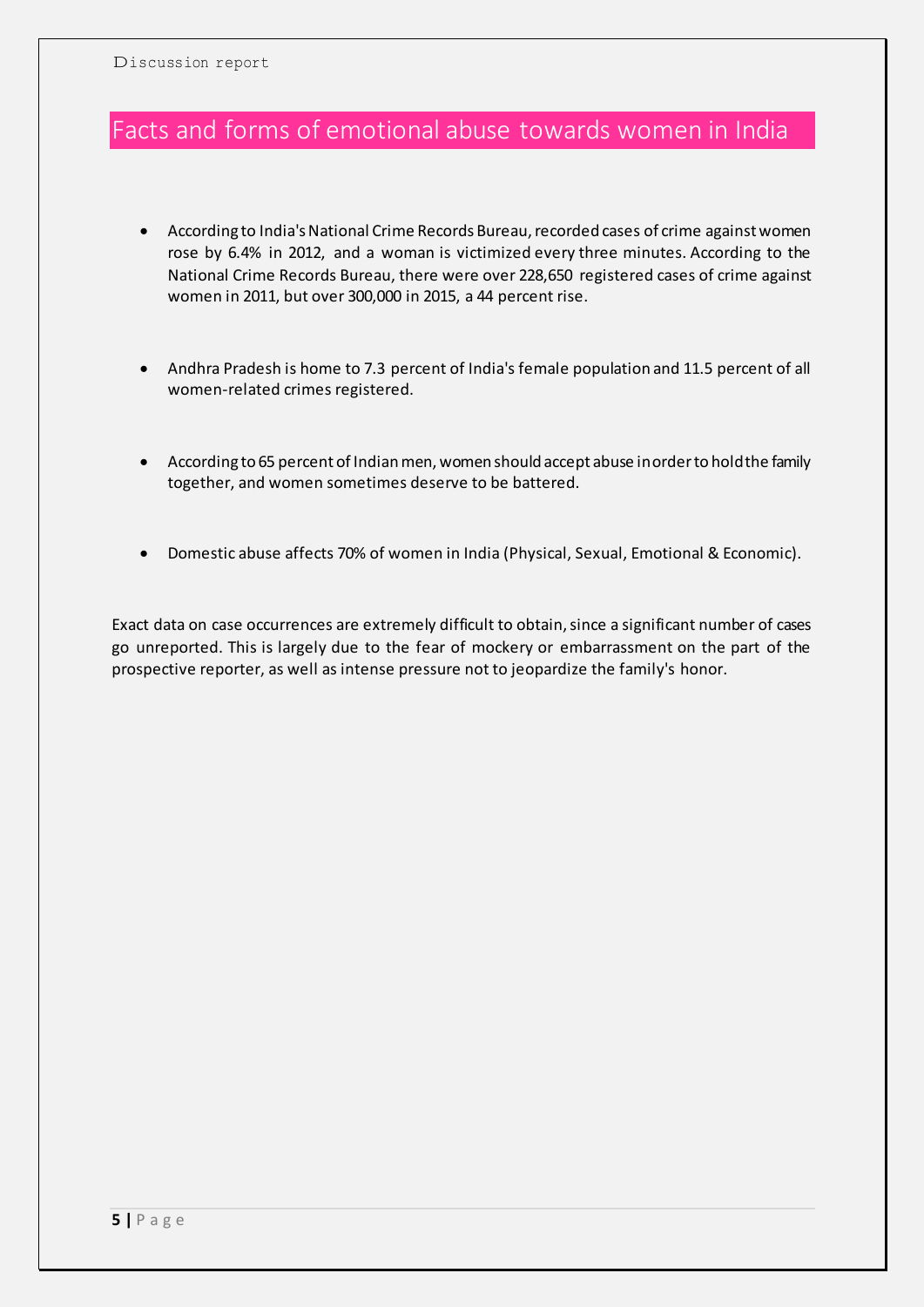# Different forms of emotional abuses in India

# **a. Accusation of her character or behavior, etc.**

It is now well established that if any imputations against the character of any spouse are made without any basis and are based on mere suspicion, such baseless allegations of illicit relationship amount to mental abuse, and it would be a valid ground for treating his act as sexual abuse under this Act or for passing a divorce decree unjustly (Chang, 1996).

# **b. Harassment for failing to carry dowry, etc.**

Where the husband and his mother demanded dowry money and the wife twice paid the money. The wife was beaten mercilessly and thrown out of the marital home. Even after her frequent insults, the wife expressed her readiness and willingness to rejoin her husband, but the husband refused to accept her back. As a result, the husband tried to exploit his own mistake by insulting her for not bringing the dowry. In a Delhi case, the husband and his family members had decided on dowry, but their greed continued even two years after the marriage, and the wife was treated shabbily by them, with various demands for extra dowry: When their demands were not met, the husband and his family members turned to filing a petition to get rid of her and pursue dowry elsewhere. The husband was simply using his own wrongdoings and was not entitled to any compensation. In one case, it was decided that the husband should not be permitted to profit from his mistake, and that he never tried to accommodate the wife's fair desires, which is also a requirement for the marriage's stability.

# **c. Discrimination for not having a boy child**

Where the husband claimed that it was the plaintiff wife who insisted on his taking a second woman because she had given birth to a daughter and believed that, for one thing, she would never be able to give birth to sons and that her husband should have boy-children, which is only possible by another woman. The claim seemed to be absurd, so the trial court ruled that it could not be believed. The Court should not place undue emphasis on a son's spiritual need for a Hindu who can provide a funeral cake and liberation for his ancestors. The respondent will adopt a son if it is absolutely appropriate.

# **d. Discrimination for not having a child**

Where the husband constantly mocked the wife for not being able to give birth to a child by another woman. It's conceivable that the husband isn't medically capable of bearing the child. The husband's story should not be believed by the court. The Court should not place undue emphasis on a Hind u's need for a son for spiritual reasons. The respondent will adopt a son if it is absolutely appropriate.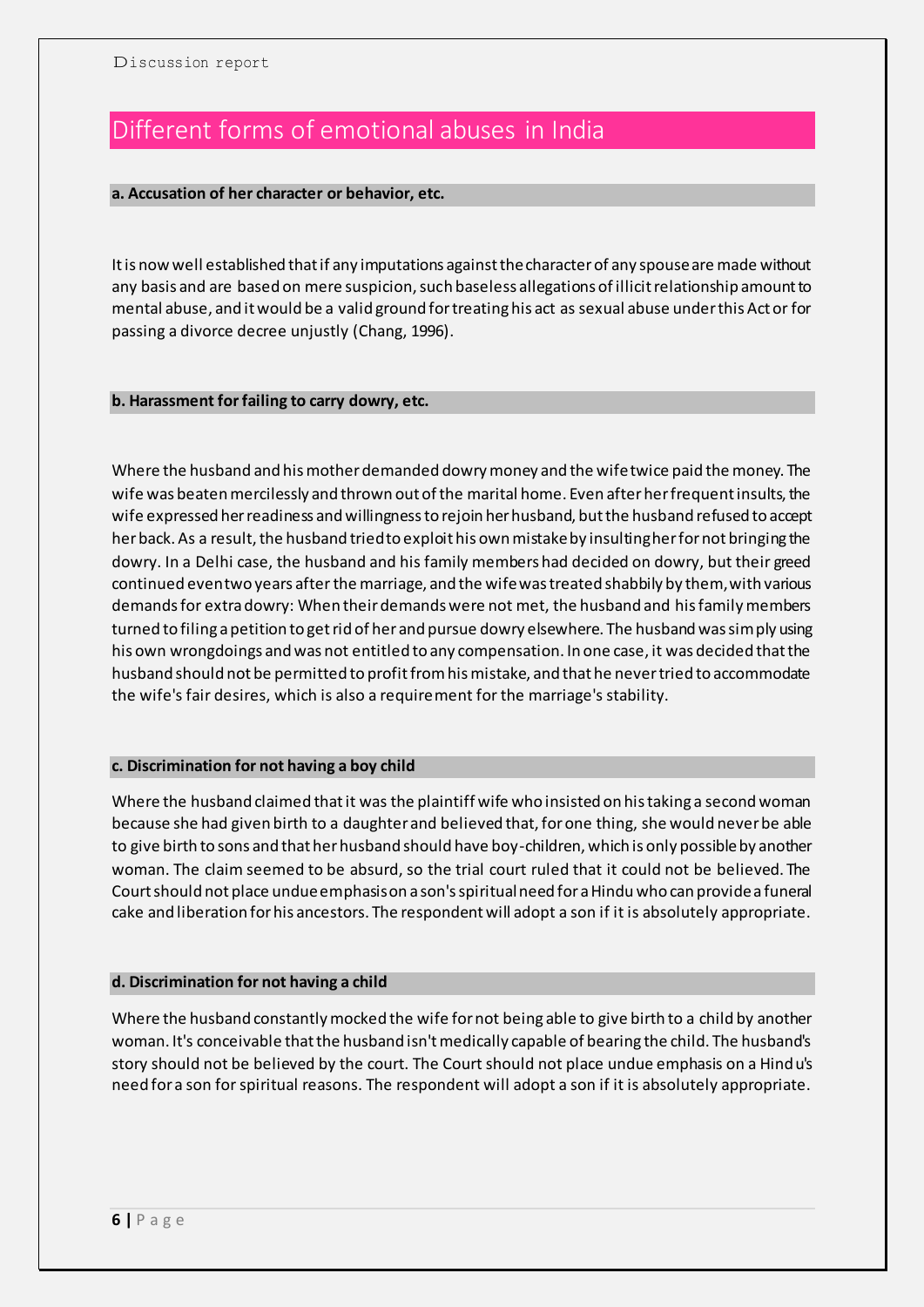### **e. Dissuading the wife from getting a job**

Preventing the wife from taking up her job at the workplace is incompatible with a woman's integrity and honor and must be abolished. It is a type of sex discrimination that may be perpetrated by the husband on the grounds that she is subjected to unwanted sexual advances, demands for sexual favors, or other verbal or physical behavior, the rejection or submission of which may have an adverse impact on her job or work performance, or would create an unpleasant or hostile work atmosphere for her. Such events, in reality, infringe on her constitutional rights to gender equality, as well as her right to life and liberty. India was a signatory to a number of international treaties on the subject. The Beijing Declaration on Women and the 1979 Convention on the Elimination of All Forms of Discrimination against Women direct all State Parties to take effective steps to protect women's honor and dignity, as well as the International Covenant on Economic, Social, and Cultural Rights. The Supreme Court stated that courts have an obligation to ensure that the foreign instruments' messages are not drowned out, particularly when there is no inconsistency between them and a gap in domestic law (Stephenson, Wickham, & Capezza, 2018).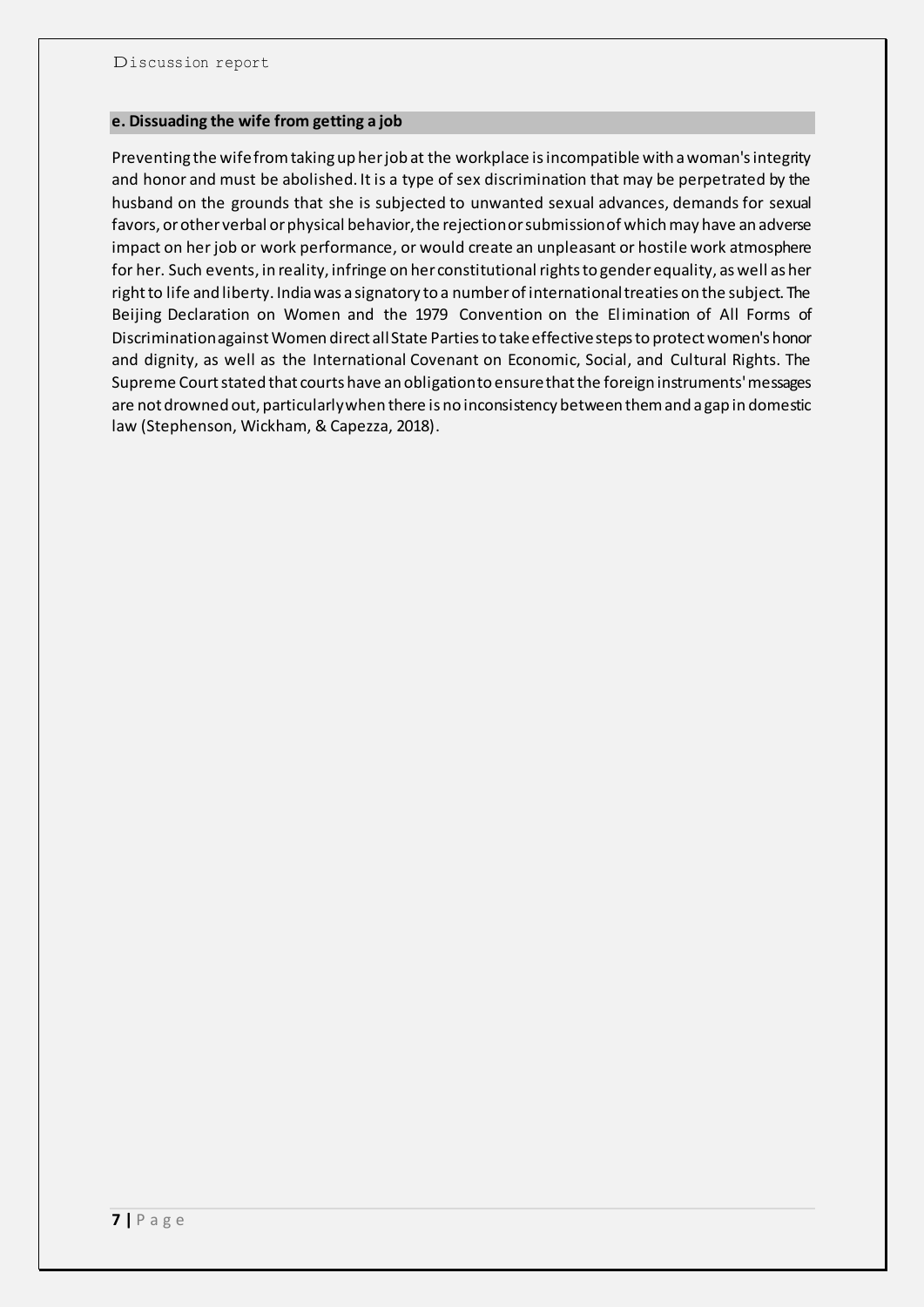# Cycle of emotional abuse.

Verbal and emotional violence, like other forms of abuse, occurs in a cyclical pattern.

### **Step 1: Tension-Building:**

Daily life stresses such as conflict over children, marital affairs or sexual tension, misunderstandings between spouses, or other family disagreements lead to sickness, legal or financial issues, unemployment, or tragic incidents such as rape. The abuser feels neglected, threatened, irritated, upset, or unable to act as the alpha during this time of lockout, and in an effort to relieve the pressure and retain control, the abuser is provoked and has the urge to rape.

#### **Abusive Behavior:**

The attacker retaliates with offensive, demeaning, or hurtful language. The violence is usually a power play to remind the victim "who is in charge."

### **culpability:**

The offender may feel guilty after abusing, but not for their behavior. The abuser becomes more concerned about being caught and facing repercussions for his or her behavior.

# **Explanations:**

In the fear of losing the victim, the abuser rationalizes what he or she has done, making a series of excuses or blaming the victim for the abusive behavior, or something else to avoid taking responsibility.

#### **Typical behavior:**

The abuser does everything he can to reclaim ownership of the relationship and hold the survivor in it. To avoid losing the victim, the abuser may behave as if nothing happened, or he or she may resort to charm. This is known as the honeymoon period, and its aim is to give the survivor hope that the abuser has changed for the better this time.

#### **Fantasy and preparation:**

The abuser begins to fantasize about assaulting the victim again, and therefore spends a significant amount of time looking for gaps in the victim's job so that the abuser may make the victim pay, as well as plotting a strategy for making the abuser's fantasy of violence a fact.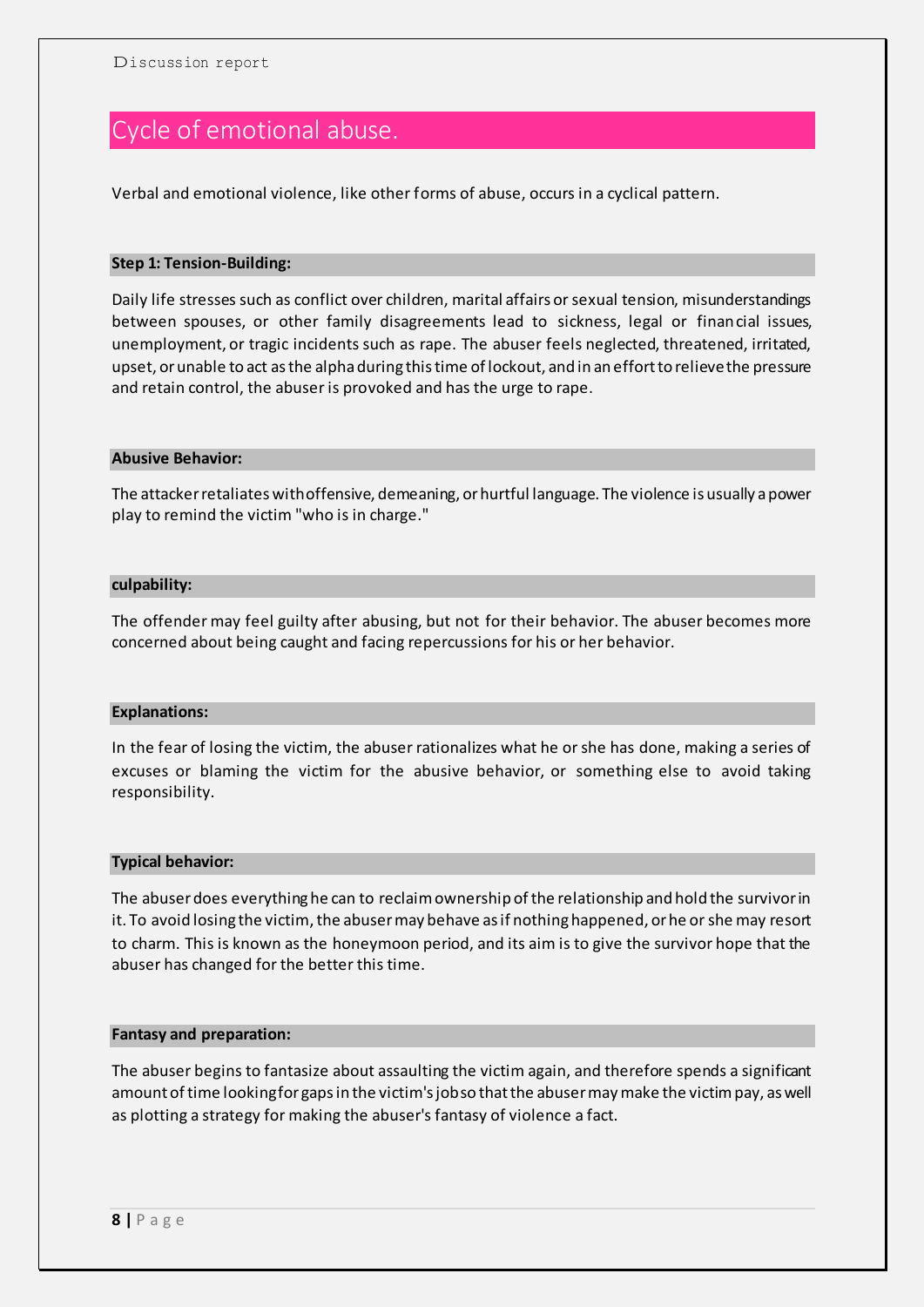# **Preparation:**

The preceding process is simply a means for the abuser to justify his or her actions in abusing the victim.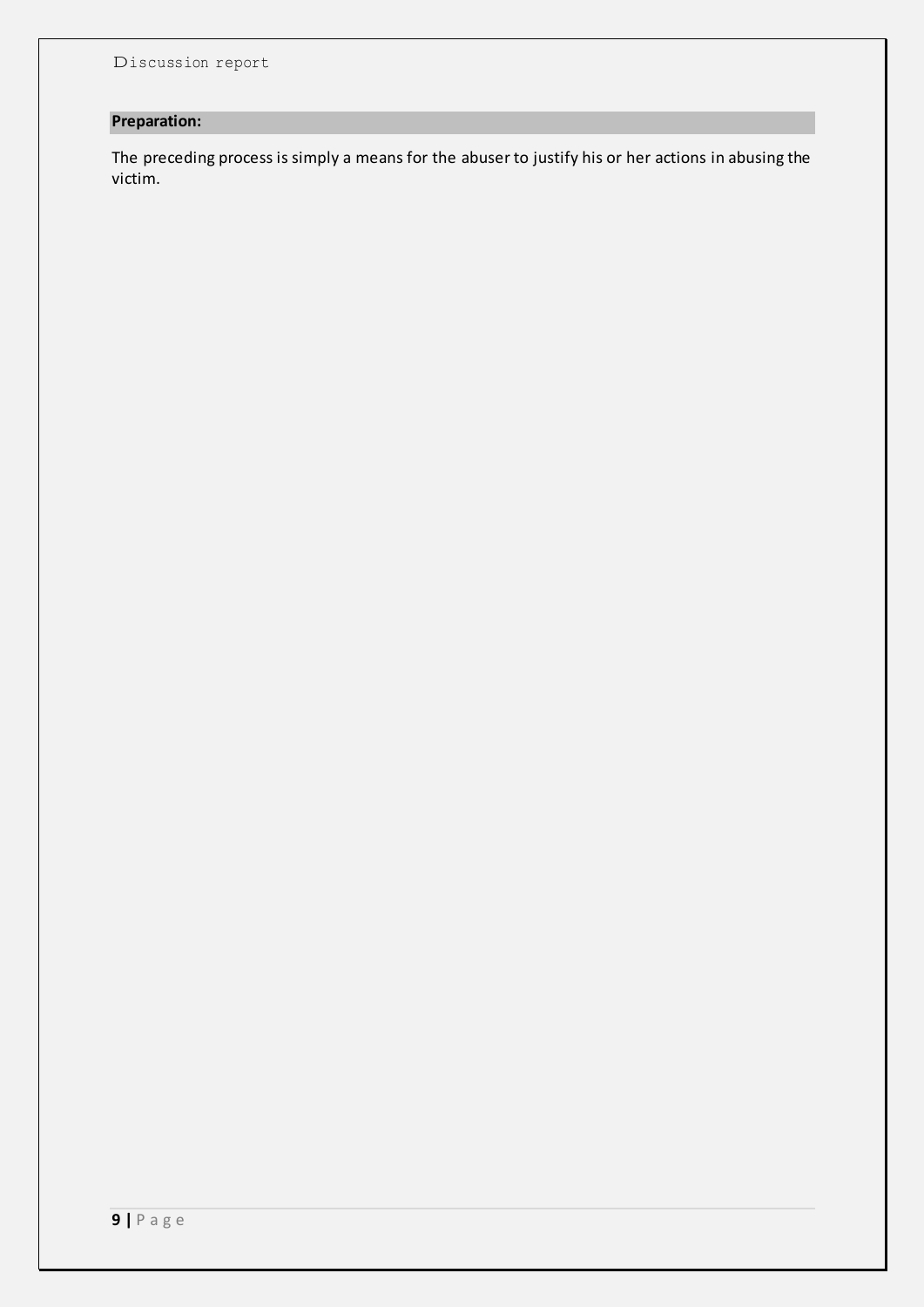# How Is Emotional Abuse Defined?

Emotional abuse is a technique used to exert power over another person by criticizing, humiliating, blaming, or otherwise manipulating them with their emotions. In general, a relationship is considered emotionally abusive when a pattern of abusive language and bullying actions wears down a person's self-esteem and jeopardizes their mental health. Additionally, while mental or emotional abuse is most prevalent in dating and married relationships, it can occur in any relationship, including those between friends, relatives, and coworkers (Capezza, D'Intino, Flynn, & Arriaga, 2021).

Emotional violence is one of the most difficult types of abuse to identify. It can be covert and deceptive or overt and manipulative. In any case, it erodes the victim's self-esteem and causes them to question their perceptions and facts. The ultimate purpose of emotional violence is to exert power over the victim by discrediting, isolating, and silencing him or her. Finally, the survivor feels imprisoned. They are frequently too injured to continue in the relationship but often too terrified to leave. Thus, the loop continues indefinitely until something is finished.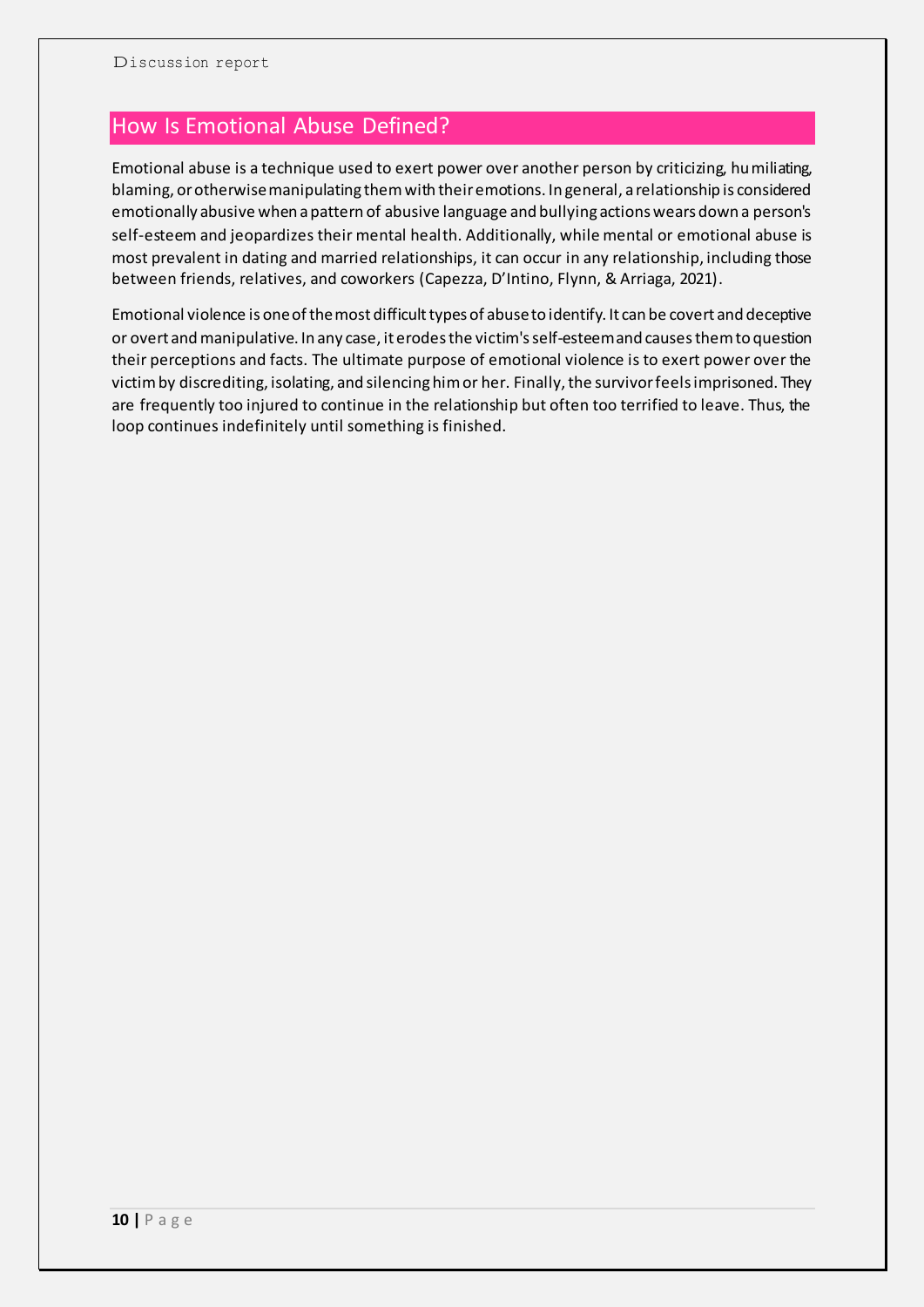# How Are You Certain?

Bear in mind when contemplating your own relationship that emotional violence is often subtle. As a consequence, it can be extremely difficult to identify. If you're having difficulty determining if your relationship is abusive, take a step back and consider how your experiences with your girlfriend, mate, or family member make you feel. The following are indicators that you might be involved in an emotionally abusive relationship. Bear in mind that even though your partner engages in just a few of these behaviors, you remain in an emotionally abusive relationship.

Avoid the temptation to rationalize their actions by telling yourself "it's not that bad." Bear in mind that everyone needs to be treated with dignity and kindness. If you often experience feelings of being hurt, irritated, confused, misunderstood, depressed, nervous, or useless in your interactions, the likelihood is that your relationship is emotionally abusive (Longares, Rodríguez-Carballeira, Escartín, & Garrido-Rosales, 2019).

# Possess Irrational Expectations

Individuals who are emotionally abusive have inflated expectations. Several examples include the following:

- Imposing unfair requirements on you
- Expecting you to set all other considerations aside in order to satisfy their needs
- Requiring that you spend your whole time together
- Constant dissatisfaction regardless of how hard you try or how much you offer
- Condemning you for failing to complete assignments in accordance with their expectations
- Expecting you to express their viewpoints (i.e., you are not permitted to have a different opinion)

• Insisting on specific dates and times while addressing issues that vex you (and when you cannot do this, they may dismiss the event as if it never happened)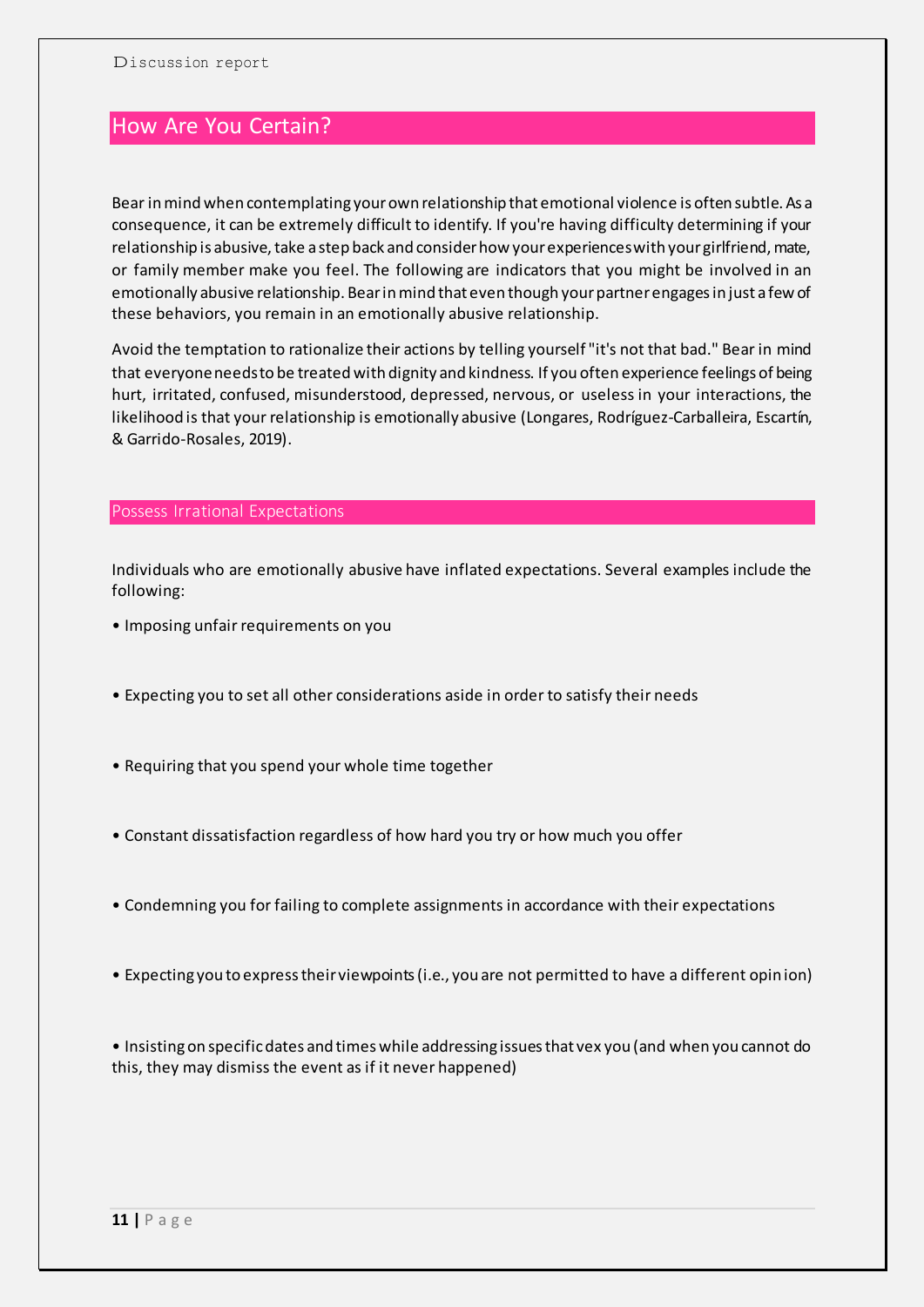### Invalidate you

Individuals that are emotionally abusive invalidate you. Several example s include the following:

- Subverting, denying, or distorting your perceptions or truth
- Refusing to acknowledge your emotions by attempting to describe how you should feel
- Constantly requiring you to justify how you feel
- Assaulting you with being "excessively sensitive," "excessively emotional," or "crazy"
- Refusing to recognize or consider the validity of your views or ideas
- Dismissing your requests, desires, and needs as absurd or unjustifiable

• Suggestions that your assumptions are incorrect or that you are untrustworthy by using phrases such as "you're exaggerating" or "you exaggerate"

• Accusing you of being self-centered, materialistic, or needy if you share your desires or needs (the expectation is that you should not have any wants or needs)

# Create Disarray

Individuals that are emotionally abusive cause havoc. Several examples include the following:

- Initiating claims solely for the sake of argumentation
- Rendering ambiguous and incoherent claims (sometimes called "crazy-making")
- Substantial mood swings or unexpected emotional outbursts
- Picking at your clothing, hair, and job, among other things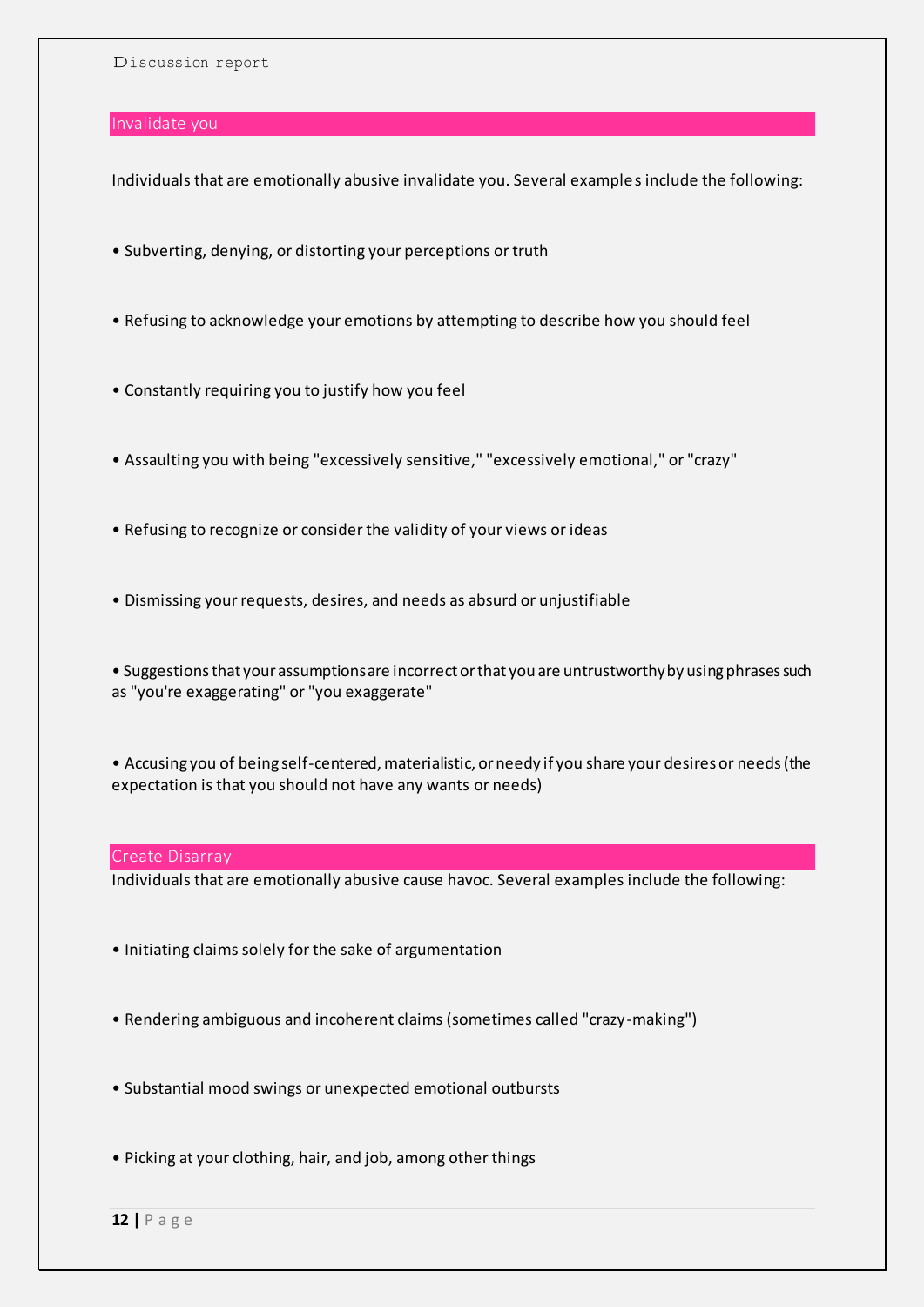• Behaving in such an unpredictable and chaotic manner that you feel as if you're "walking on eggshells"

# Use of Emotional Blackmail

Individuals who are emotionally abusive use emotional blackmail. Several examples include the following:

- Manipulating and controlling you by instilling guilt in you
- Making you feel humiliated in public or in private

• Attempting to exert control over you or the situation by appealing to your fears, beliefs, sympathy, or other emotional triggers

• Exaggerating or highlighting the shortcomings in order to divert focus or avoid accepting responsibility for their bad decisions or errors

- Refusing to acknowledge the occurrence of an incident or fabricating information about it
- Punishing you by denying love or by treating you silently

#### Act Superior

Individuals who are emotionally abusive seem superior and entitled. Several examples include the following:

- Behaving as though you are inferior
- Holding you accountable for their errors and shortcomings
- Casting doubt on everything you say and trying to disprove you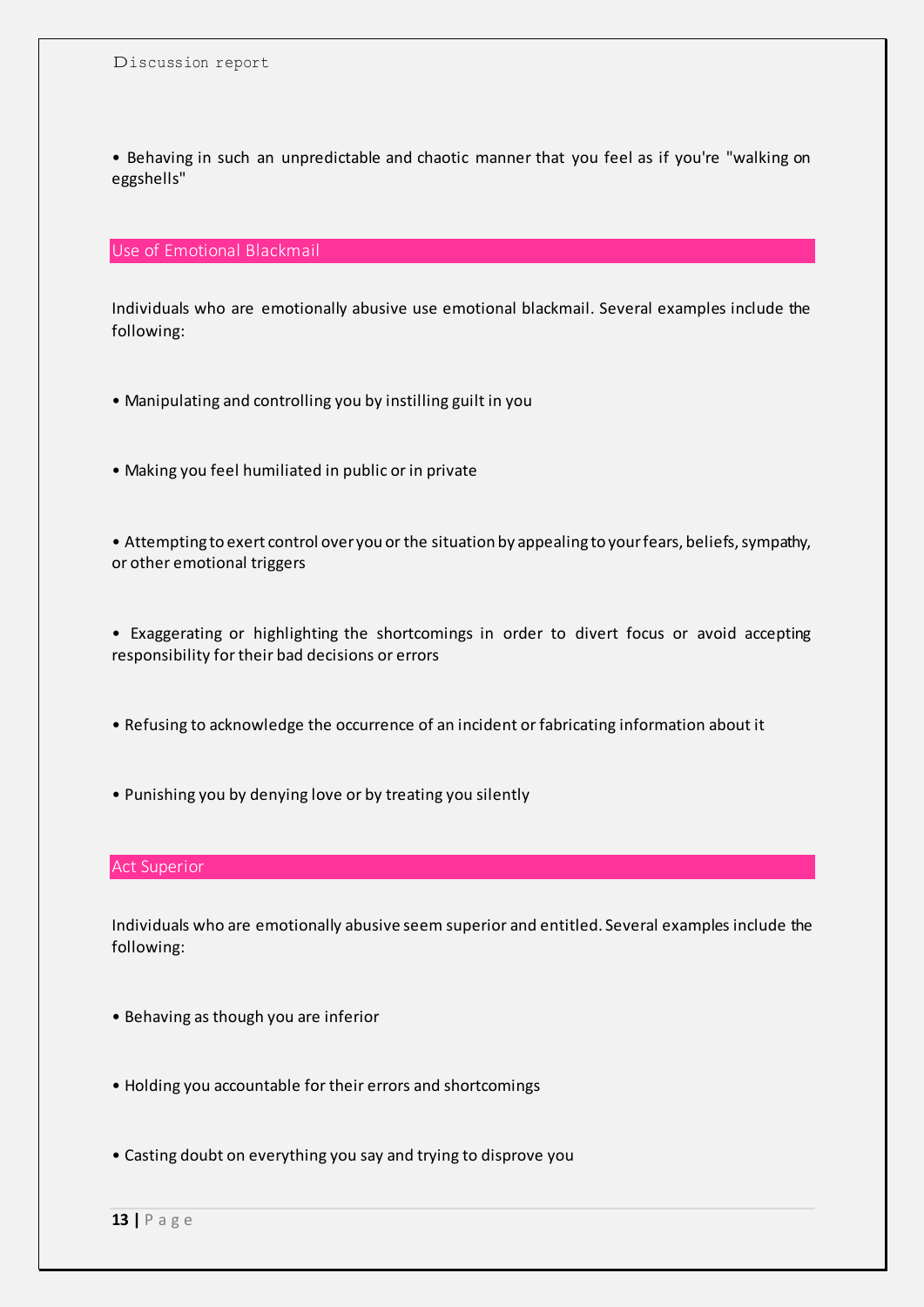- Making jokes about you
- Asserting that your beliefs, concepts, principles, and feelings are foolish, illogical, or "make no sense"
- Addressing you in a patronizing manner or being condescending
- Engaging with you with sarcasm
- Pretending to always be right, to know what is best, and to be smarter than others

# Take Control and Isolate you

Individuals that are emotionally abusive tend to isolate and manipulate you. Several examples include the following:

- Having the ability to choose who you see and spend time with, including friends and family
- Surveillance of your digital communications, including text messages, social media, and email
- Accusing you of infidelity and being envious of your external relationships
- Stealing or concealing the automobile keys
- Insisting on knowing where you are at all times or tracking your every move through GPS
- Treating you as though you were a possession or a piece of property
- Making fun of or criticizing your peers, relatives, and coworkers
- Using envy and jealousy as a means of expressing love and preventing you from being with others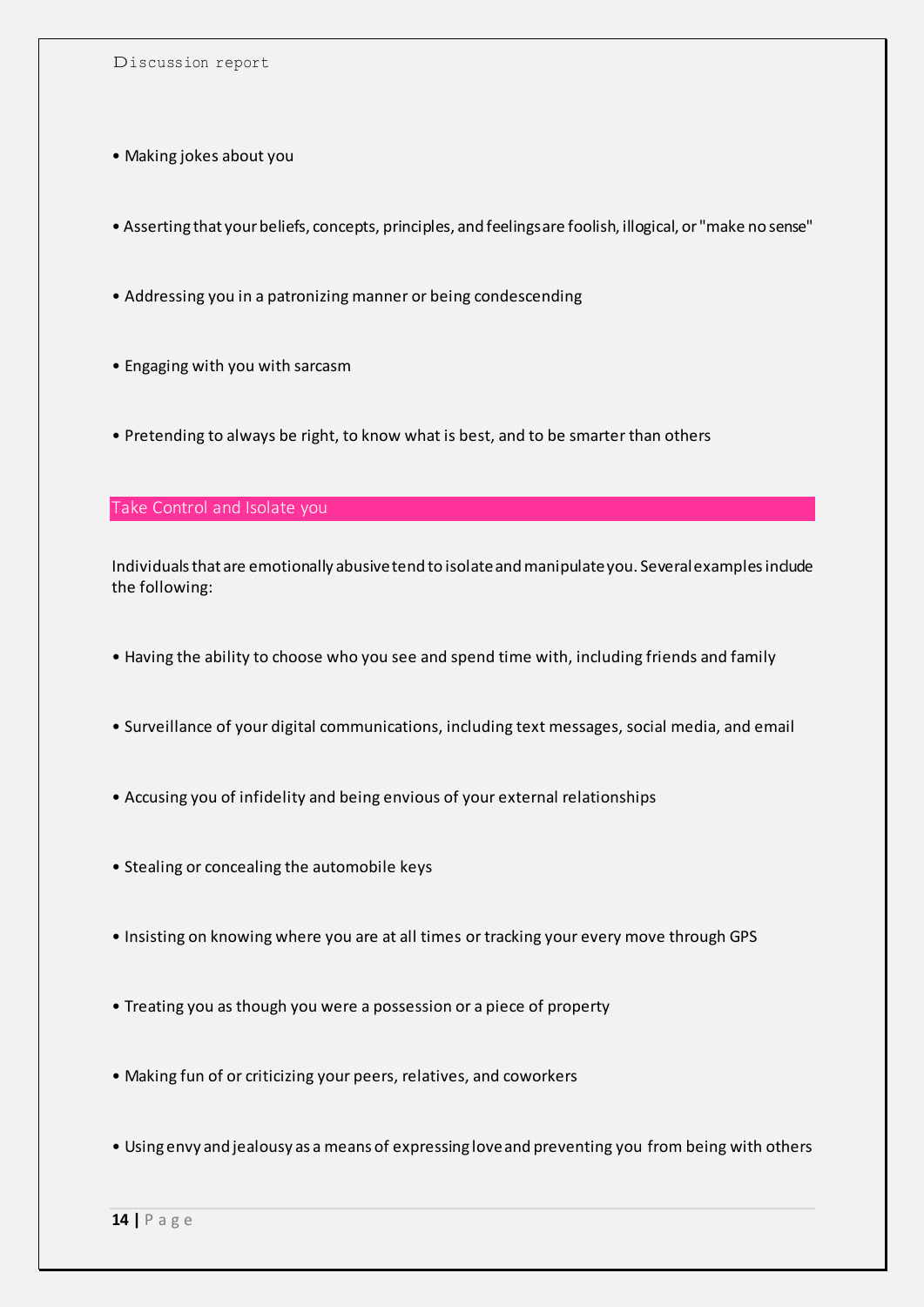- Conspiring to compel you to spend all of your time together
- Financial management

The Different Types of Emotional Abuse

Emotional abuse can manifest itself in a variety of ways, including the following:

- Accusations of infidelity or other manifestations of envy and possessiveness
- Constant monitoring or other attempts to exert control over the actions of another person
- Constant argumentation or opposition
- Condemnation
- Deception
- Isolating the subject from family and friends
- Insults and verbal bullying
- Refusal to be a part of the partnership
- Condemning or blaming
- Care in a discreet manner
- Making the other person's worries insignificant
- Refusing to give affection and consideration

**15 |** P a g e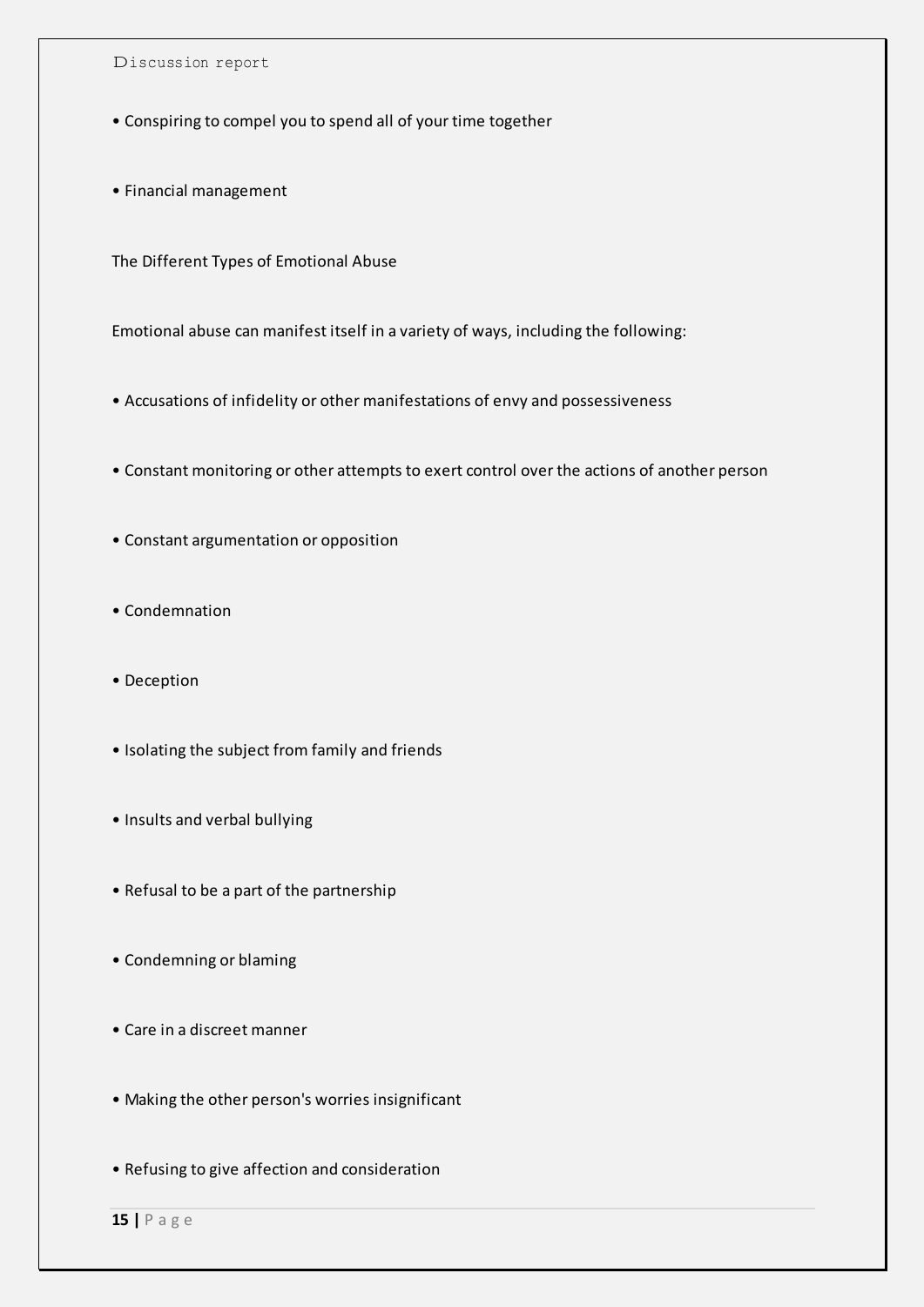It is important to keep in mind that these forms of violence may not be obvious at the start of a relationship. While a relationship may appear to be natural and caring at first, abusers may begin using strategies to dominate and exploit their partner as the relationship progresses. These behaviors may begin so slowly that you may not recognize them at first.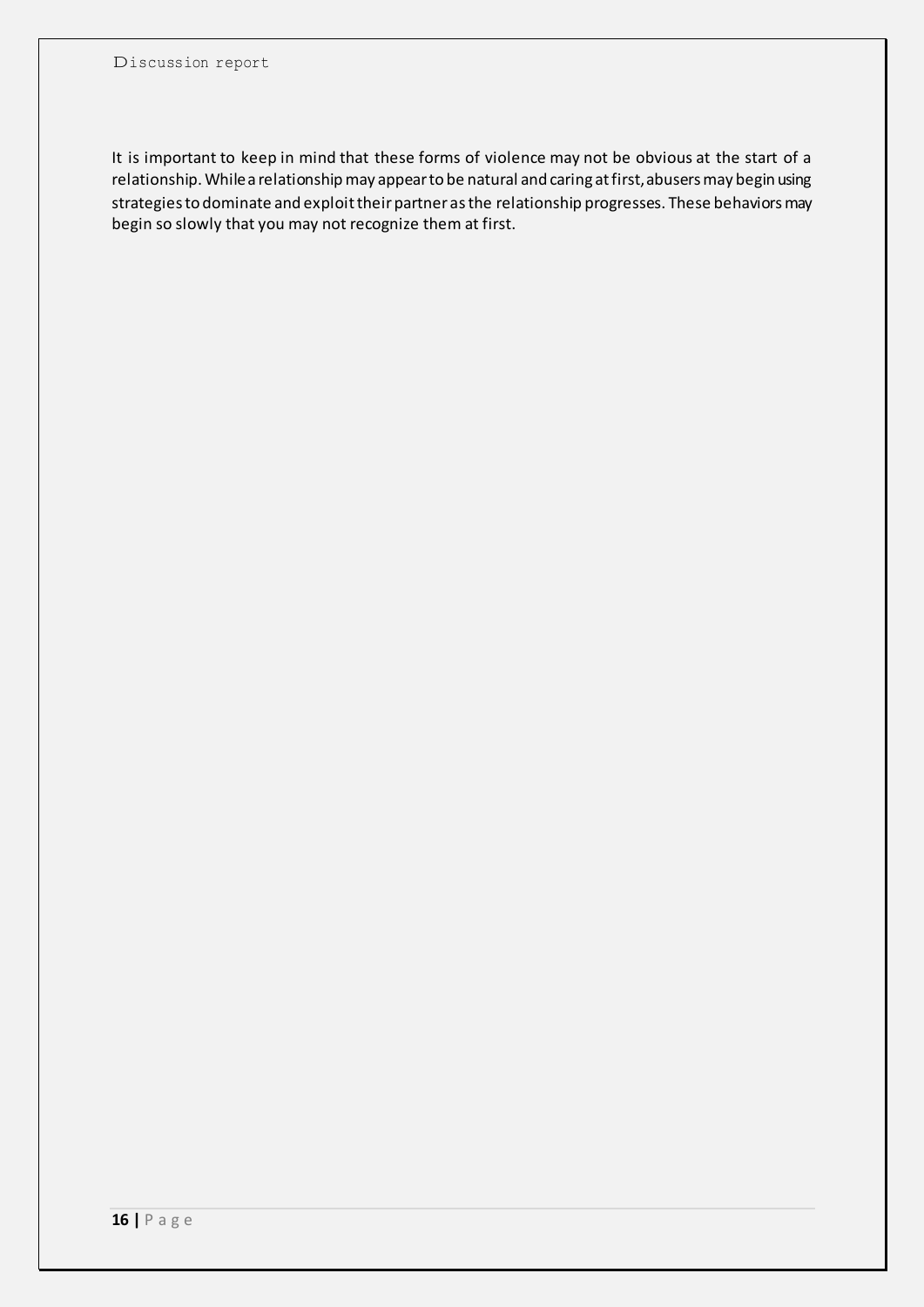# Impact of Emotional Abuse's

When emotional violence is serious and persistent, a person can lose all sense of self, often without leaving a single mark or bruise. Other than that, the wounds are invisible to others, concealed behind the victim's self-doubt, worthlessness, and self-loathing. Indeed, evidence suggests that mental abuse has almost as serious effects as physical abuse.

Accusations, physical bullying, name-calling, criticisms, and gaslighting gradually erode a victim's sense of self to the point that they can no longer view themselves objectively. As a result, the victim may begin to concur with the abuser and develop an internal critic. Once this occurs, the majority of victims become stuck in the abusive relationship, convinced that they will never be good enough for another.

Emotional abuse may also have an effect on friendships, as emotionally exploited individuals often worry about how others really see them and whether they truly like them.

Victims eventually withdraw from friendships and isolate themselves, believing that no one cares for them. Additionally, emotional violence can result in a variety of health issues, including depression and anxiety, as well as stomach ulcers, heart palpitations, eating disorders, and insomnia.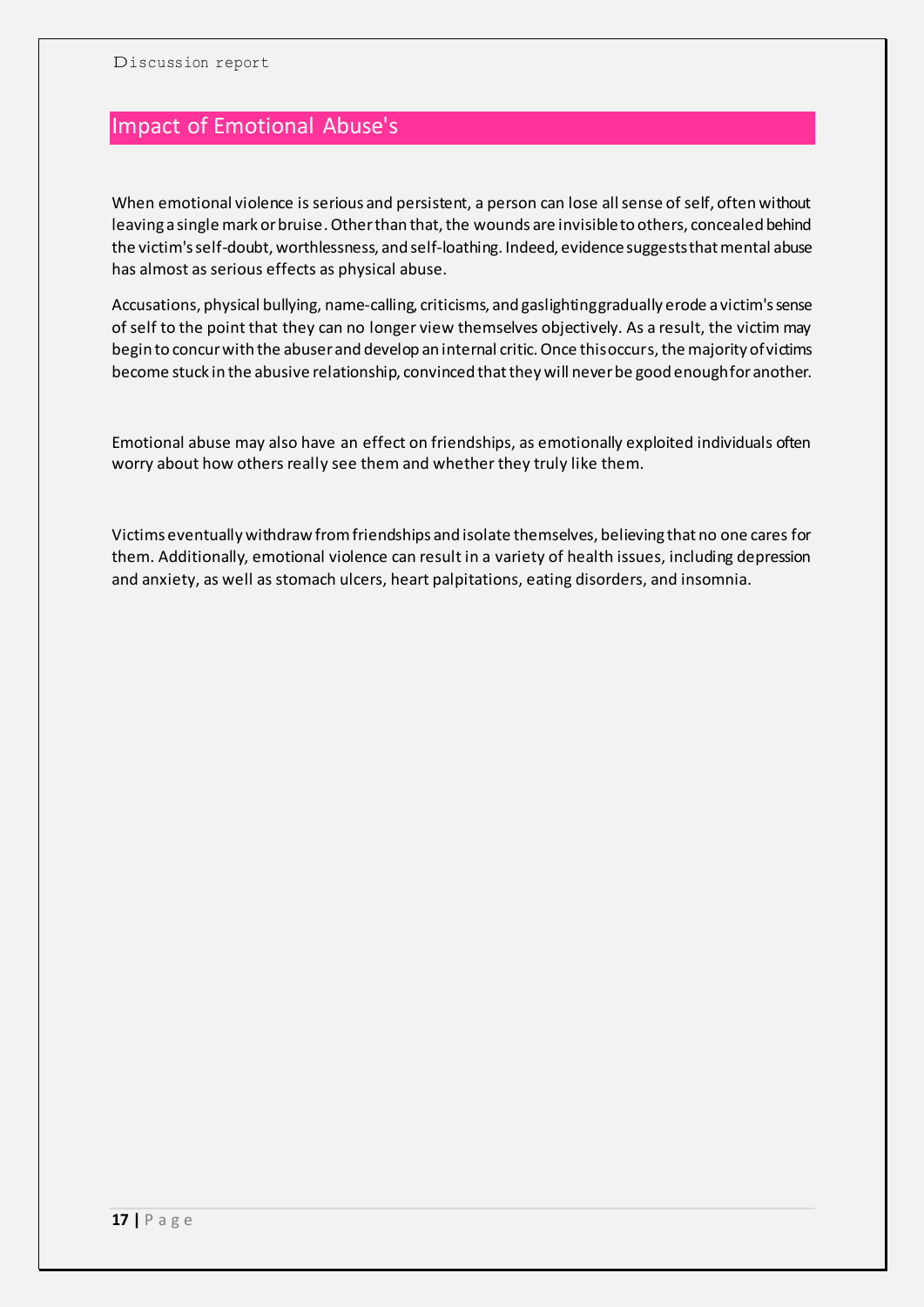# Suggestions for Overcoming Emotional Abuse

Recognize the violence as the first step toward resolving an emotionally abusive relationship. It is important to consider every form of emotional violence in your relationship first and foremost. By being candid about your feelings, you will reclaim control of your life. Here are seven additional techniques for reclaiming your life that you can immediately implement.

### **Make Self-Care a Priority**

You must prioritize your mental and physical health. Put an end to your concern about appeasing the individual who is abusing you. Take care of your own requirements. Make a decision that will assist you in thinking positively and affirming who you are.

Additionally, ensure that you get enough rest and consume nutritious foods. These straightforward self-care measures will go a long way toward assisting you in coping with the daily pressures of emotional violence.

### **Define Boundaries**

Inform the abusive person that they are no longer permitted to scream at you, call you names, threaten you, or be disrespectful to you. Then inform them of the consequences of engaging in this action. For example, inform them that if they use derogatory language or disrespect you, the conversation will end and you will exit the room. The trick is to adhere to your limits.

# **Put an End to Your Self-Blame**

If you have been in an emotionally abusive relationship for an extended period of time, you may feel that you have a serious mental illness. However, you are not the problem. Abuse is an option. Therefore, refrain from punishing yourself for anything over which you have no power.

### **Recognize That You Cannot Fix Them**

Regardless of how hard you try, you will never be able to influence an emotionally abusive person by doing or being anything different. An abusive individual chooses to act abusively. Remind yourself that you have no power over their behavior and are not responsible for their decisions. The onl y aspect of your situation that you can alter or influence is your answer.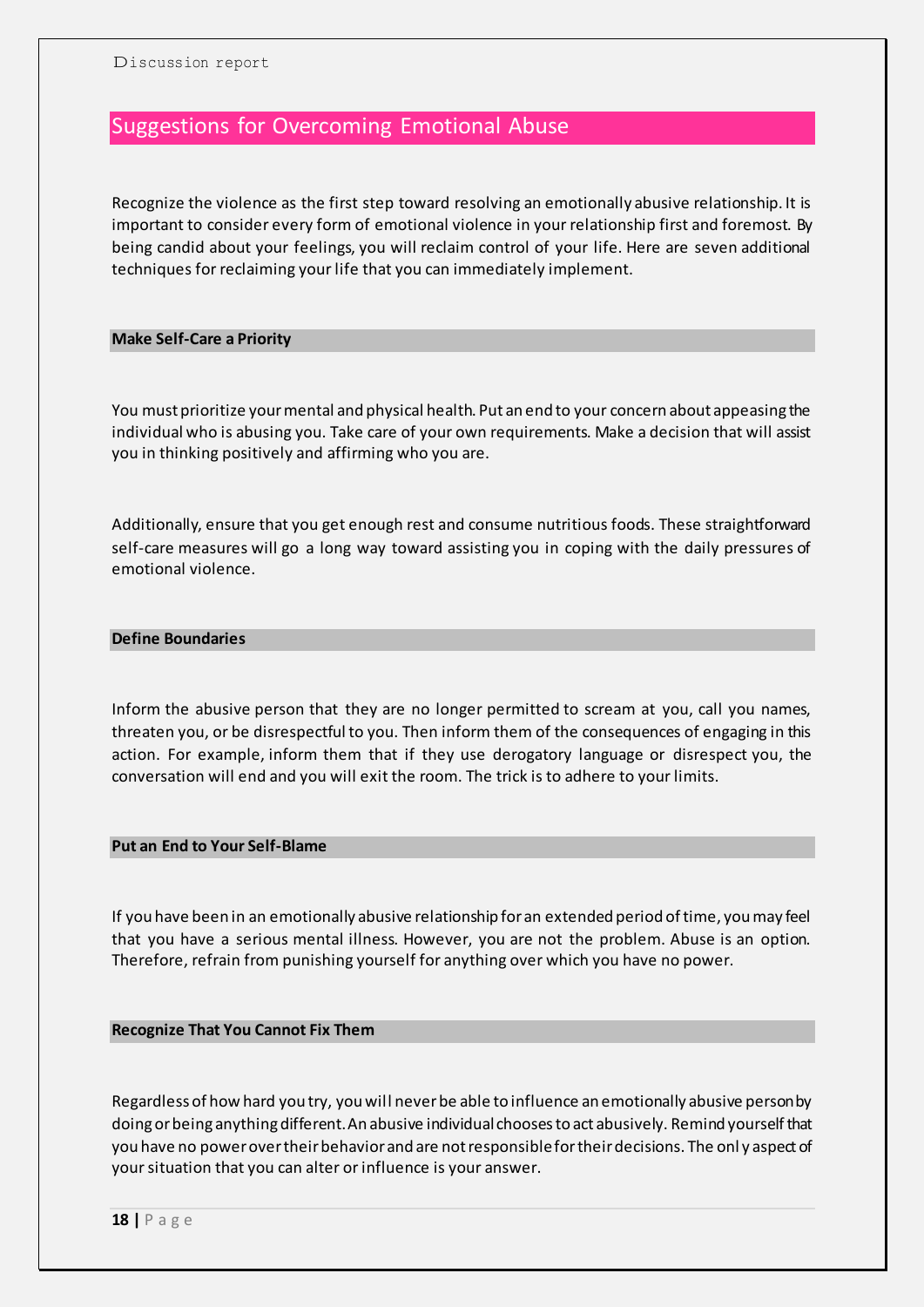### **Avoid Involvement**

Avoid interacting with an abusive individual. In other words, if an abuser attempts to start an argument with you, starts bullying you, makes demands of you, or rages with envy, do not attempt to justify yourself, soothe their feelings, or make apologies for things you did not do. Simply exit the situation if possible. By engaging with an abuser, you open yourself up to more violence and heartache. You will never be able to make it right in their minds, regardless of how hard you try.

# **Establish a Support System**

Although it can be difficult to communicate what you are going through, speaking up can be beneficial. Discuss your feelings with a trusted friend, family member, or even a psychologist. Spend as much time as possible away from the abusive person and with others who love and help you. This network of healthy friends and confidantes will assist you in feeling less alone and lonely. Additionally, they will speak reality into your life and assist you in putting events into perspective.